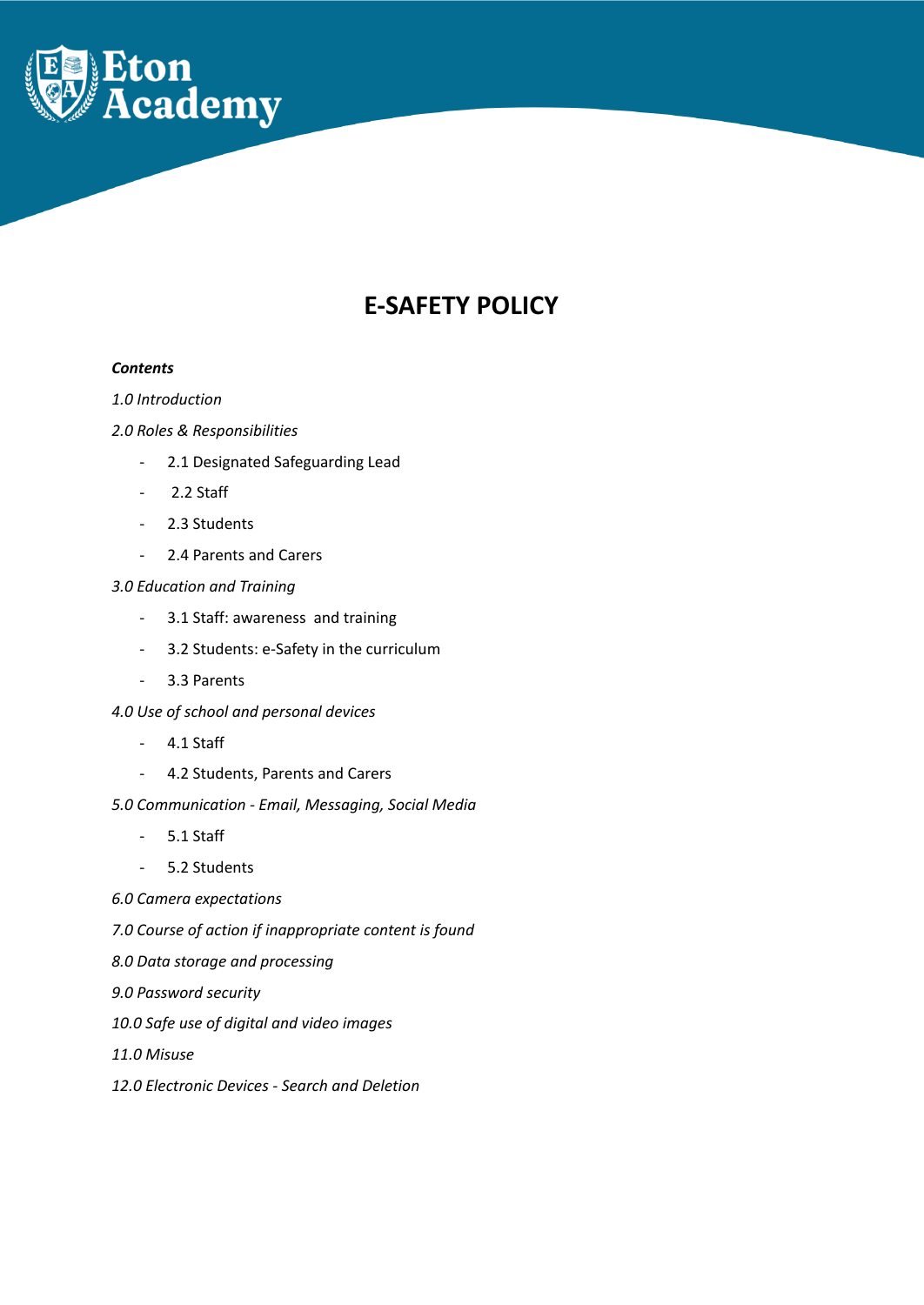

*13.0 Loading/installing software 14.0 Backup and disaster recovery 15.0 Compliance, Sanctions and Disciplinary Matters 16.0 Acceptable Use Policy*

- 16.1 Online Behaviour
- 16.2 Using the School's IT systems
- 16.3 Compliance with related school policies
- 16.4 Breeches with policy

*17.0 Complaints relating to all aspects of e-Safety Appendix 1 - Student Acceptable Use Agreement Appendix 2 - Parent/Carer Acceptable Use Agreement Appendix 3 - Staff Laptop/Devices Acceptable Agreement*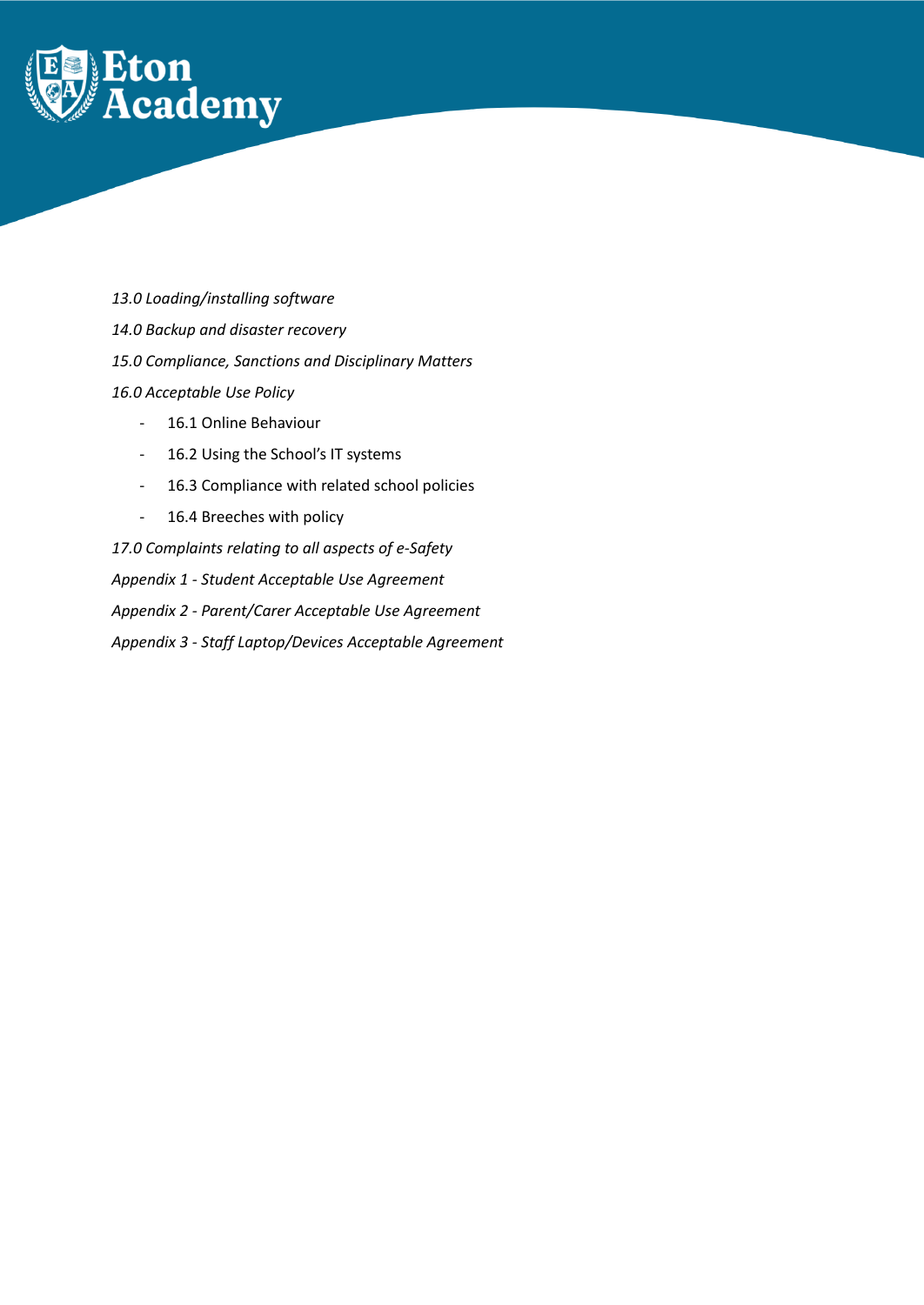

# *1.0 Introduction*

Eton Academy aims to ensure that all students are safe online. IT and online communications now allow for enhanced, international learning, and unparalleled opportunities in education. Online learning can pose a different set of risks as opposed to traditional schooling, therefore, our young people are equipped with the suitable and necessary precautions in order to keep them safe when learning online. We have plans in place to help students safe in the online environments, as well as providing them with advice on mitigating risks, including bullying, harassment, grooming, abuse and radicalisation.

Technology is rapidly evolving around us, meaning there are ample opportunities to vary learning methods. Currently Eton Academy uses a mixture of the following in our school:

- Zoom
- Classe365
- **Websites**
- Emails and instant messaging
- Social networking
- Music/video downloads
- Podcasting
- Mobile internet devices such as smartphones and tablets, along with any applications that can be downloaded onto such devices.

This policy is implemented school-wide, and acts purely in the interest of protecting the safety of the school community. It aims to provide guidance and minimise risk wherever possible.

While the idea of online education is an exciting, and to some degree, a new concept, we at Eton Academy see the need for policing and will update this document as and when appropriate. We understand the responsibility to educate students on the appropriate conduct and behaviours when learning online - we also understand the need to bridge the sometimes cultural divide, with expectations occasionally varying. Students deserve a place to voice their concerns and anxieties that come with online schooling and Eton Academy aims to assist and quell these anxieties wherever they can do so.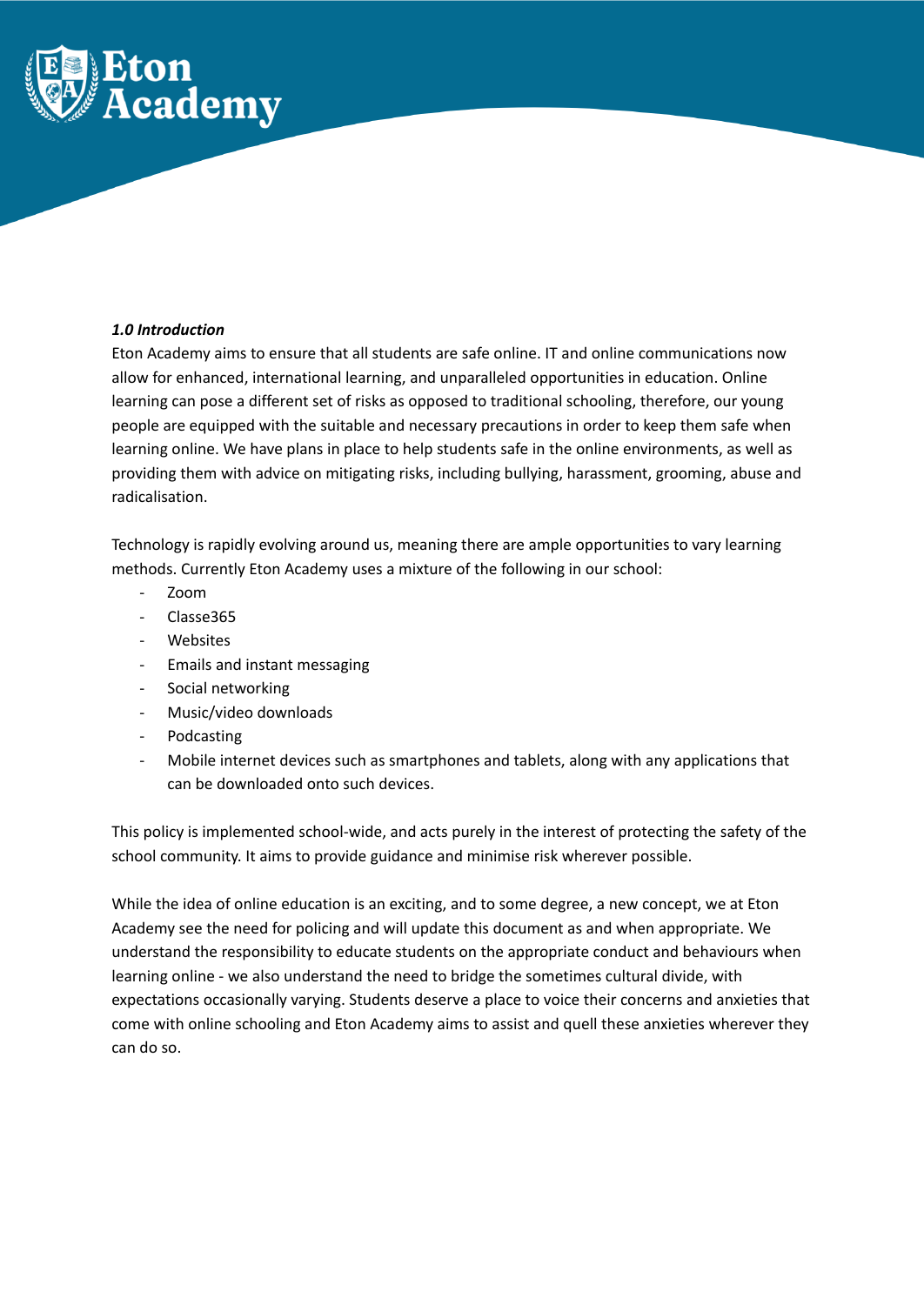

The following policy applies to all members of the school community, including staff, students, parents, and visitors who have access to and are users of Eton Academy's IT systems and equipment. In this policy, *'Staff'* includes teaching and non-teaching staff, shared management, as well as any volunteers. *'Parents'* includes students' carers and guardians.

Both this Policy and Acceptable Use Agreements cover:

- IT equipment and mobile devices provided by the school to members of teaching and non-teaching staff, e.g., laptops, monitors and phone systems.
- Personal IT equipment/devices owned and used by students and visitors to the school to access our platform.

Please note that, as outlined below, staff should not be using personal equipment/devices to access school platforms.

# *2.0 Roles & Responsibilities*

# *2.1 Designated Safeguarding Lead (DSL)*

Eton Academy's DSl, Kirsty Dicken, is responsible to the COO/CEO for the day-to-day issue relating to e-safety. The DSL has responsibility for ensuring this policy is upheld by all members of the school community, and works with the relevant individuals to achieve this. They keep up to date with current e-safety issues and guidance issued by the relevant organisations.

#### *2.2 Staff*

All staff are required to sign the Acceptable Use Agreement before accessing school systems. As with all issues regarding school safety, staff members are encouraged to create a culture of listening and acceptance, and keep track of and report any safety-related incidents that may arise on a daily basis.

#### *2.3 Students*

Students are responsible for using school IT systems following the Acceptable Use Agreement, and for letting staff know if they see IT systems being misused.

#### *2.4 Parents and Carers*

The school believes that parents are pivotal in promoting e-safety and maintaining a conscious online presence. Eton Academy will always contact parents if it has any concerns about students behaviour in this area, and likewise believes that parents will feel able to share any concerns they themselves may have.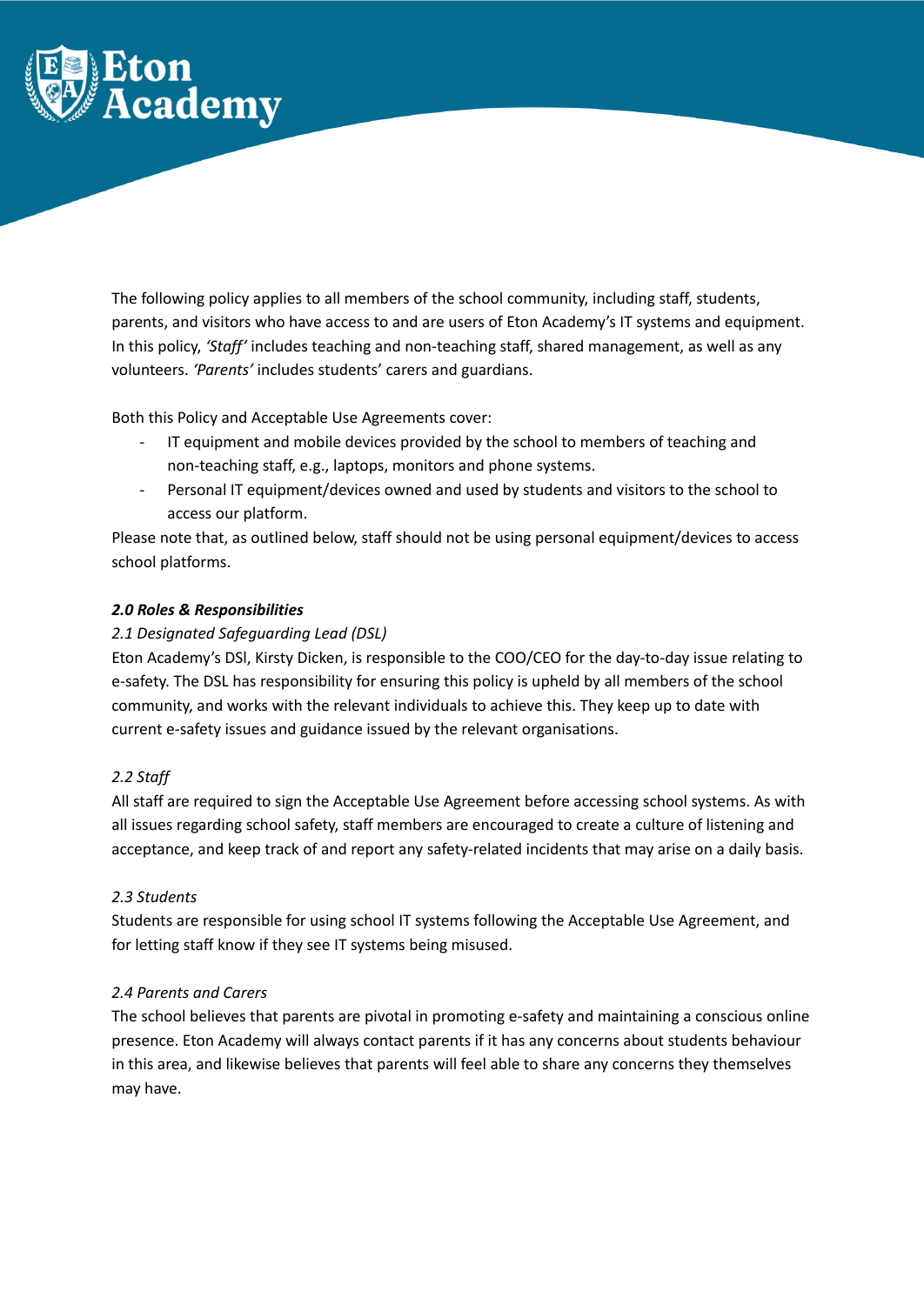

## *3.0 Education and Training*

# *3.1 Staff: awareness and training*

All new teaching staff receive information and Acceptable Use Agreements as part of their induction. All staff receive regular information regarding training on e-safety and their responsibilities as thus. All staff working with children are responsible for demonstrating, promoting and supporting safe behaviours in their classrooms and following all e-safety procedures. These behaviours and expectations are summarised in the Acceptable Use Agreement, which must be signed before gaining access to school IT systems.

Teaching staff are encouraged to incorporate e-safety activities within their subject areas, and establish a culture of talking should they arise. They should know what to do in the event of a misuse of technology by any member of the school community.

# *3.2 Students: e-Safety in the curriculum*

We believe it is essential for meaningful e-safety guidance to be given to students, and this is something that will be supplied in students' Induction Handbook, where students can find a variety of resources and necessary information regarding their online presence and safety. Information will be provided at an age-appropriate level, and staff will ensure students feel comfortable to ask questions about their safety and that of their fellow learners, should they wish to.

Information will pertain to all manner of e-safety, from password security and identifty theft, to sexual expliotaion and grooming.

Students will also be taught in their various subject classes about intellectual property and respecting other people's information.

Students should be aware of the impact of cyber bullying and feel free and able to seek help should they feel they are being targeted.

#### *3.3 Parents*

Eton Academy seeks to work closely with parents and guardians in promoting a culture of e-safety. The school will always contact parents if it has any concerns about students' behaviour in this area, and likewise believes that parents will notify the school should they become concerned about anything pertaining to e-safety.

Eton Academy recognises that not all parents and guardians may feel equipped to protect their children when they use electronic equipment at home and would encourage parents to seek advice and support with the school at any time.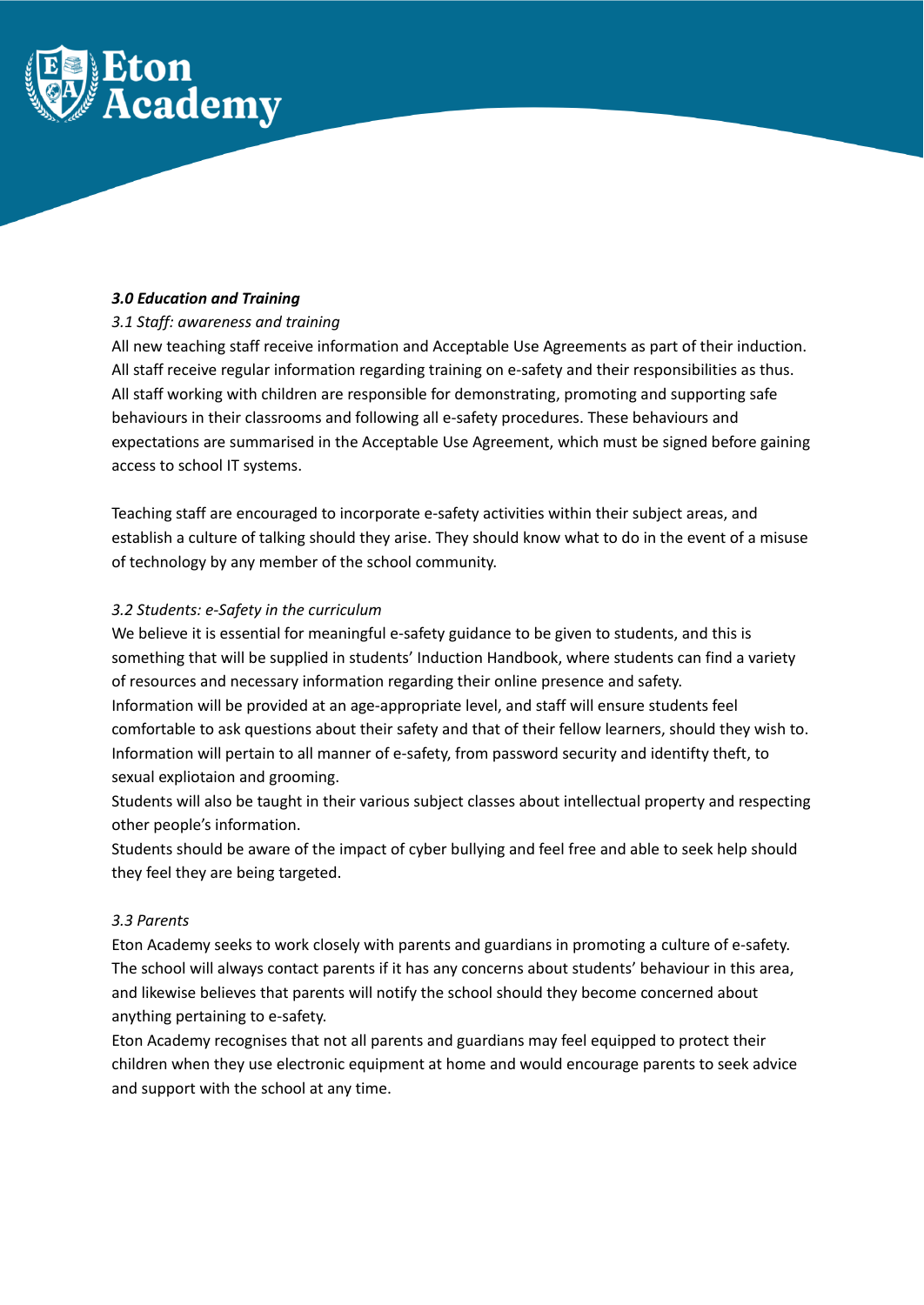

## *4.0 Use of school and personal devices*

## *4.1 Staff*

School devices assigned to staff as part of their role must have a password lock, so that unauthorised people cannot access the content. Staff should only use device allocated to them for school work. When they are not using their allocated device, staff members must ensure that it is locked to prevent unauthorised access.

Personal telephone numbers, email addresses, or any other contact details should be shared with students or parents/carers, and under no circumstances may staff contact a student or parent/carer using a personal telephone number, email address, social media, or other form of messaging system. Staff must not send school information to their own personal devices/email accounts. If in any doubt, a device user should seek clarification and permission from Eton Academy's Senior Management and/or DSL to gain access to system for the first time. Users must follow the written procedures for connecting to the school systems.

# *4.2 Students, Parents and Carers*

Students will access our school platform via personal devices, which may include PCs, laptops, and mobile devices. Students and their families are responsible for the safe and appropriate use of these devices, including their security.

It is recommended by Eton Academy that a form of antivirus software is installed, and that parents set up privacy settings and/or content blocks so that their children cannot access inappropriate content.

Parents and students are required to read and sign our Acceptable Use Agreement. Itbis highly recommended that parents monitor the children's use of devices, particularly during the school day, and that non-school related activities are restricted to either break times or after school. Eton Academy recognises that mobile - and sometimes other - devices are needed for medical purposes or as an assistant to students who may have disabilities or special educational needs (SEN). Where a student needs to use a device for such purposes, the student's parents/carers may wish to inform the school, and relevant staff members will be informed.

# *5.0 Communication - Email, Messaging, Social Media*

#### *5.1 Staff*

Staff must not access social networking sites, personal email accounts, or any website which is unconnected to school work, or school business while teaching, or in front of students. Such access may only be made from staff members' personal devices.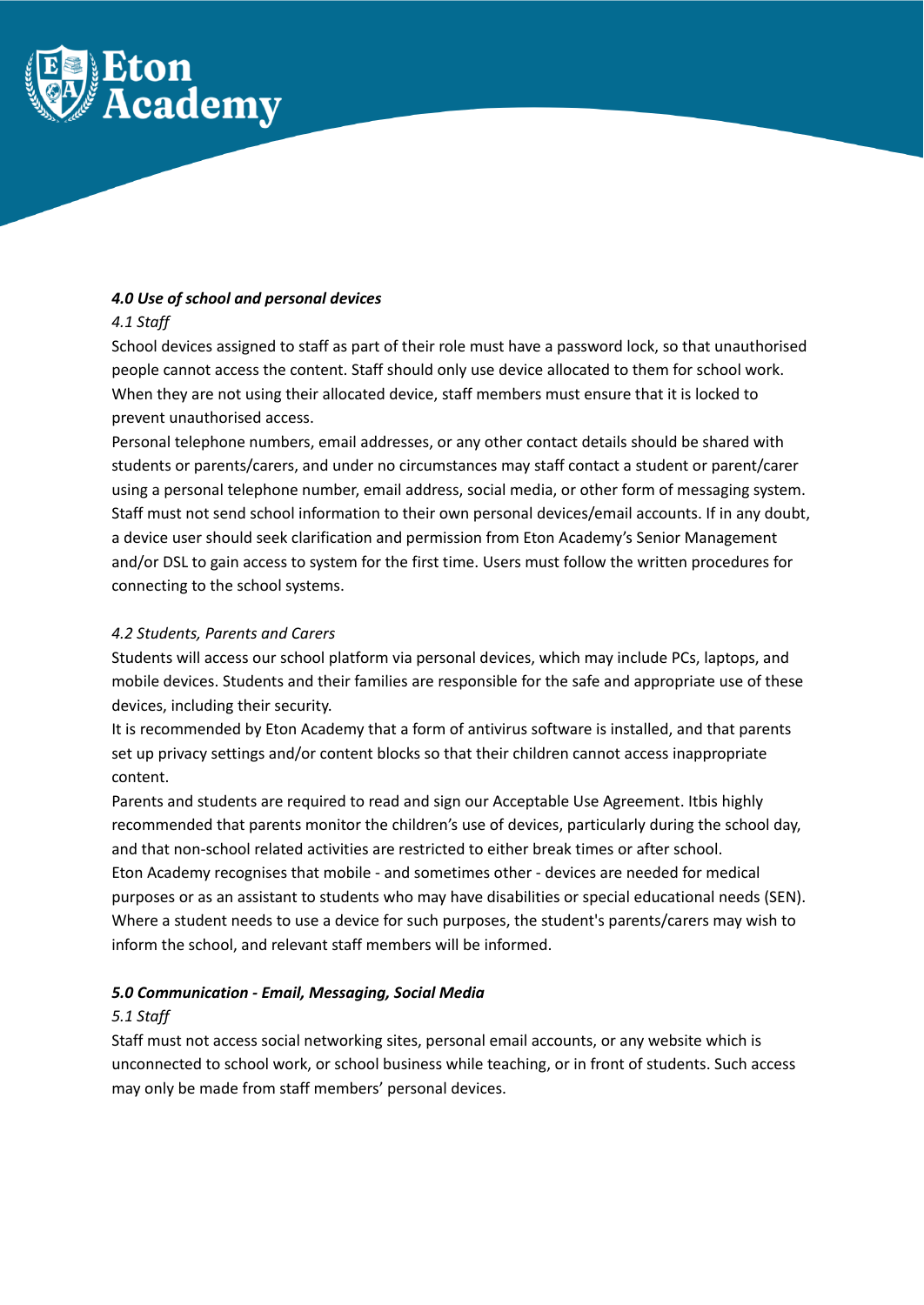

When accessed from staff members' personal devices, staff must use social networking sites with caution, being aware of what is published online and its potential impact on their professional position and the reputation of the school.

The school has taken all reasonable steps to ensure that the school's main platforms, *Classe365* and *Zoom* are safe and secure. Staff should be aware that all communications through the scholls main platforms, alongside school email addresses are monitored.

Staff should report immediately to the DSL the receipt of any communication that makes them feel uncomfortable, or is offensive, discriminatory, threatening, or of a bullying nature. They should not respond to any such communication. Staff must be vigilant to any fraudulent emails and should report any such emails to the senior management team.

Any online communications, both in and out of school, on school or personal devices, must not knowingly or recklessly:

- Place a child or young person at risk of harm, or cause actual harm;
- Bring the school into disrepute;
- Breach confidentiality;
- Breach copyright;
- Breach data protection legislation; or do anyrhng that could be considered discriminatory against, or bullying or harrassment of, any individual, for example by: - making offensive or derogatory comments relating to sex, gender, gender reassignment, race (nationality), disability, sexual orientation, religion or belief, or age. This is alongside using social media to bully another individual, or posting links to, or endorsing, material that is discriminatory or offensive.

#### *5.2 Students*

Students will communicate with staff members via Eton Academy email addresses. Students should be wary of content that they send to staff members - both through email and through the school's platforms, as inappropriate content could affect their place at Eton Academy.

Students must not respond to any communication that makes them feel uncomfortable, is offensive, discriminatory, threatening or bullying in nature, and should report any such communication to either their teacher, another staff member or the DSL.

Whether using the school platforms, or personal social media accounts, Eton Academy wishes for students to carefully consider any information or content shared in their posts, repost or endorsement of content created by others. Content posted should not be deemed inappropriate, offensive, or likely to cause embarrassment to an individual or group. This includes content of a sexual nature, and content that is offensive or discriminatory.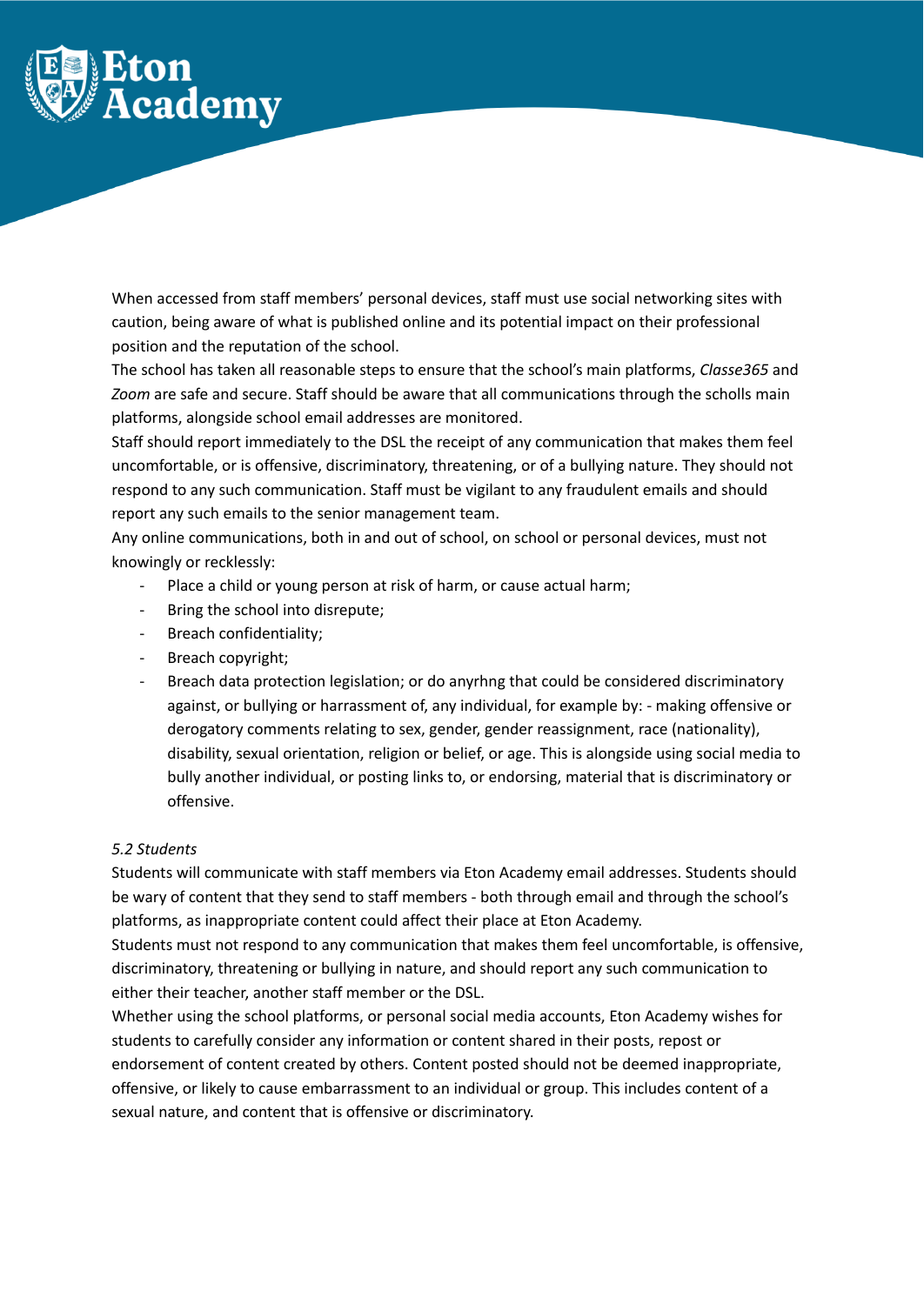

Students should be aware that the storage/sharing/sending of abusive or inappropriate messages or content via their personal devices, even outside of the school platform is considered a breach of the school's Behaviour Policy. Any concerns about this will be passed on to the DSL, who will investigate further.

# *6.0 Camera Expectations*

Our expectation is that teachers will use their webcam when delivering lessons online, and we also expect students to use and utilise their webcams when in lessons.

We have found that there are many benefits to students actively using their webcams, rather than taking a more passive, removed role behind a blank screen. We believe these benefits are:

- Students feel a greater sense of community, especially given the more international aspect of Eton Academy's education
- Teachers can interpret visual cues, and offering help to students who are perhaps struggling becomes far easier.
- The flow of lessons is not impeded, and students can ask questions and address issues with ease.

To ensure the safety of our students, all staff members and students are required to adhere to the following guidelines:

- Users should be dressed appropriately. Clothing should be appropriate for any school. Examples of inappropriate clothing include: pyjamas, clothing with offensive language, images or logos, vest tops, see through clothing.
- Students should consider their background and how it may appear on a webcam. Any wall displays, and items in view should be considered.
- Where possible, students should work in a calm, quiet environment, as to avoid distraction to both and the wider class.
- Other people, such as parents or siblings, should not be visible on webcam
- Eton Academy will ensure that recorded classes are securely uploaded to the school's platforms, and that online those who are enrolled on the class will have access to these recordings.
- All recorded lessons will be held in a secure place, should they need to be reviewed for safeguarding or academic purposes
- Avoid talking over others. We at Eton Academy accept this can be unintentional and occasionally tricky, and so a 'raise hand' function will be established by the teacher at the beginning of classes.
- Use appropriate language and treat both staff and students with respect.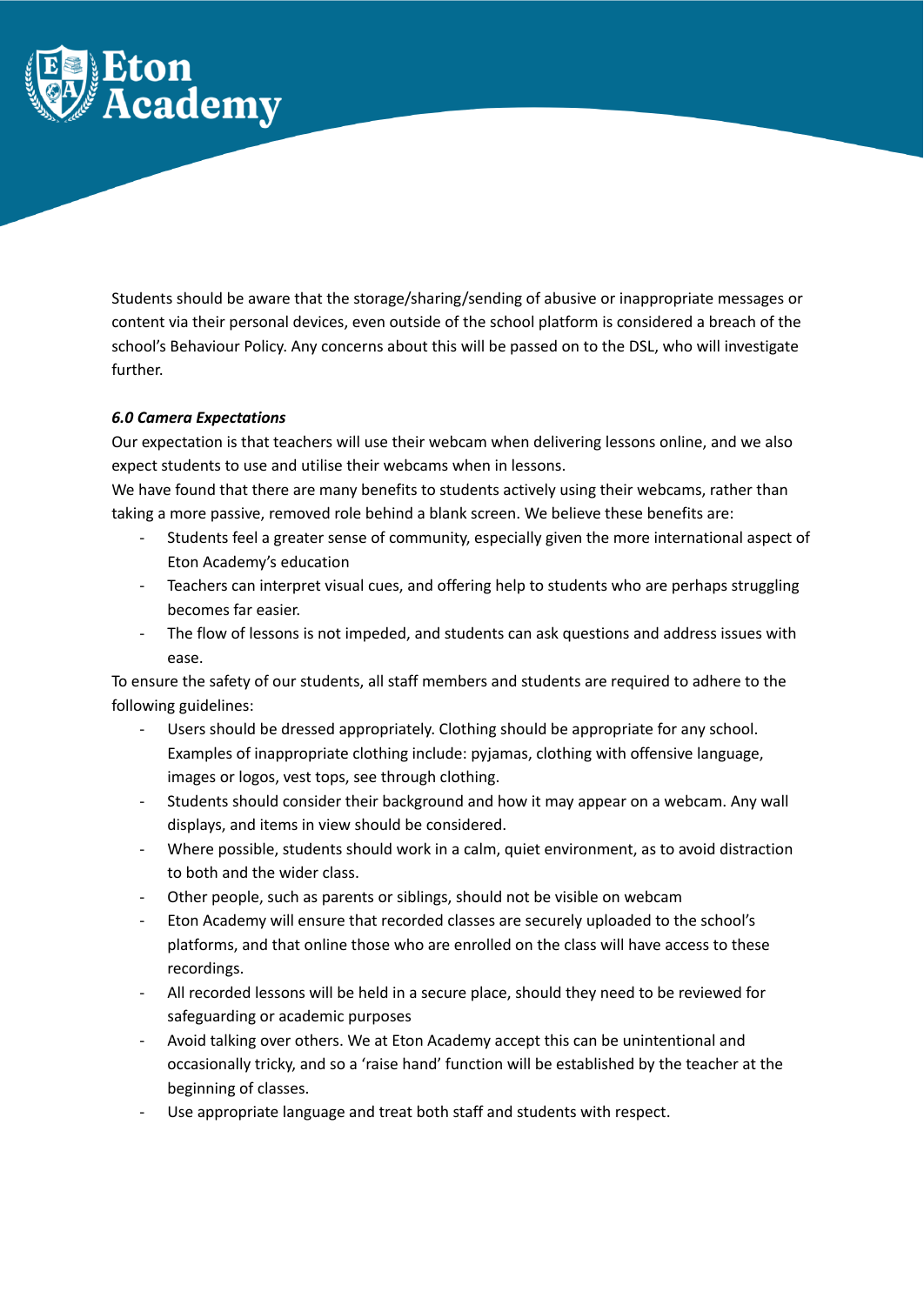

There may be times or a specific reason as to why students feel they cannot appear on webcam during lessons. If this is the case, parents are encouraged to contact the students' teacher in order to discuss the situation and their concerns. In this case, students not appearing on webcam can still make meaningful contributions to the class, using the chat function on the school's learning platform.

Eton Academy accepts that not all students and families may have access to a webcam, and if this is the case, the student or their parent should notify the school as possible.

# *7.0 Course of Action if inappropriate content is found*

If inappropriate content is found (i.e., content that is pornographic, violent, racist, sexist, homophobic or horiffic) the user should:

- Turn off the monitor or minimise the window.
- Report the incident to their teacher, responsible adult, or the DSL.

The teacher/responsible adult should:

- Ensure the well-being of the student.
- Note the details of the incident, including the web page address that was unsuitable (without showing or reshowing the content to students).
- Report the incident to the DSL.

The DSL will then:

- Log the incident and take any appropriate action.
- When necessary, report the incident to parents and relevant employees at Eton university, so that additional actions can be taken.

#### *8.0 Data Storage*

The school takes its compliance with the Data Protection Act 2018 (UK) very seriously. Please refer to the Data Protection Policy and Acceptable Use Agreement for further details.

Staff are expected to save all documents, presentations and data relating to their work to the school platform- e.g. GoogleDrive and Classe365.

Staff devices should be encrypted if any data or passwords are stored on them.

Eton academy does not endorse the use of other types of data storage, e.g. USB memory sticks, CDs portable drives; except in the case of coursework submitted as part of the IGCSE and A-Level

qualifications (and this is subject to approval from Eton Academy). No personal data should be stored on any personal memory sticks, CDs or portable drives.

Any security breaches or attempts, loss of equipment and any unauthorised or suspected misuse of IT must be reported to a member of Eton Academy staff immediately.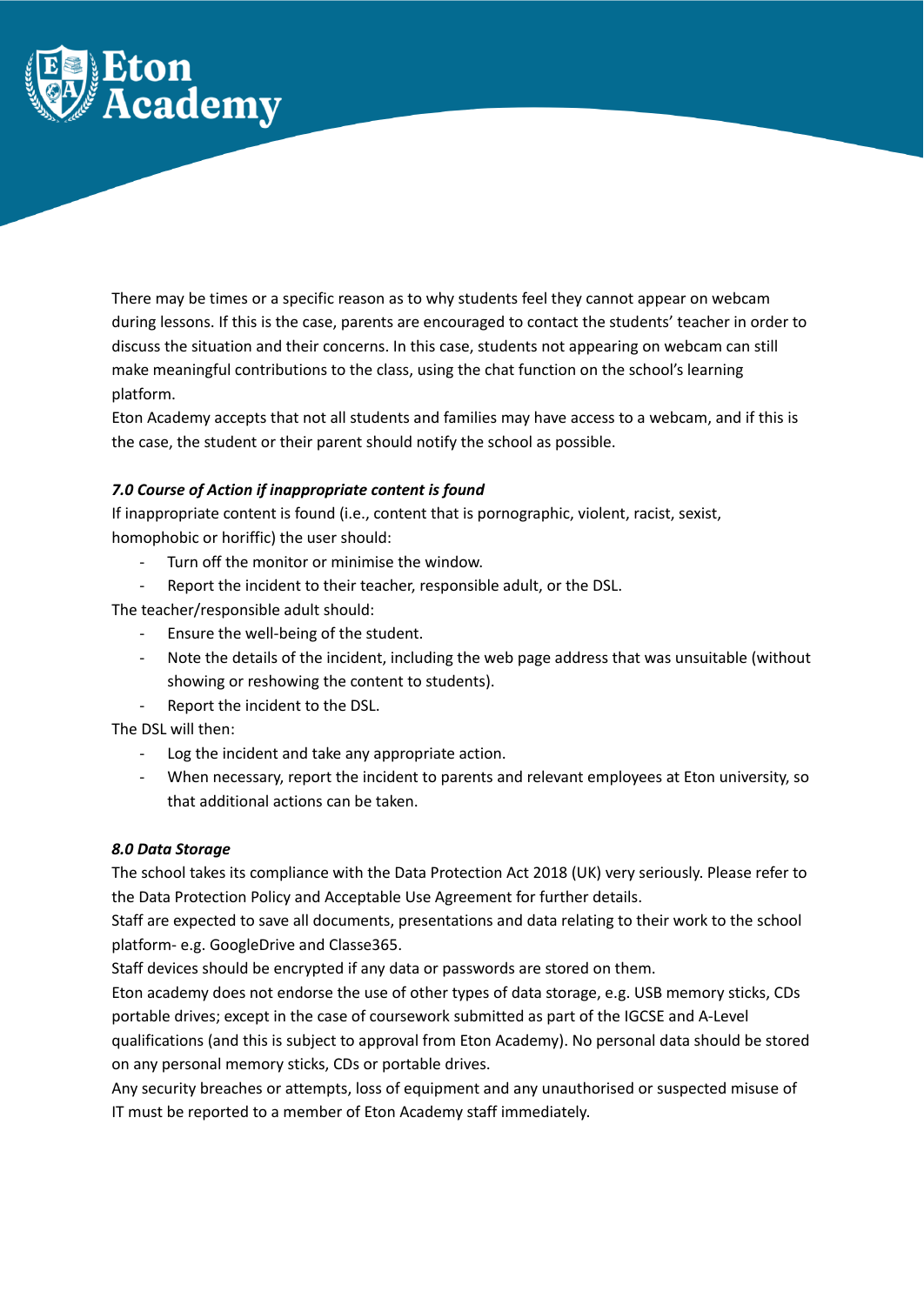

# *9.0 Password security*

Staff and students will each have an individual school login. Staff and students are regularly reminded of the need for password security.

All students and staff members should:

- Use a strong password (usually containing 8 or more characters, upper and lower case letters, as well as numbers)
- Not write passwords down; and
- Not share passwords with other students or staff members.

# *10.0 Safe use of digital and video images*

The development of digital imaging technologies has created significant benefits to learning, allowing staff and students instant use of images they have recorded themselves or downloaded from the internet. However, staff, students and parents/carers need to be aware of the risks associated with publishing digital images on the internet. Such images may provide avenues for cyberbullying, stalking or grooming to take place. Digital images may remain on the internet for forever and may cause harm and embarrassment for individuals in both the short and long term.

When using digital images, staff should inform and educate students about the risks associated with the taking, use of, and sharing and publication of digital images. In particular, they should recognise the risks attached to publishing their digital images on the internet (e.g. social networking sites). Parents/carers and students are not permitted to record or create images of any part of the school platform, including lessons. To respect everyone's privacy, and for the protection of data, recordings and images should not be published in blogs or social networking sites.

Students may need to record or create digital images to support educational aims but must follow this policy and the Acceptable Use Policy concerning the sharing, distribution, and publication of those videos/images. Written permission will be obtained from parents or carers before photographs are published on the school, or the school's presence on social media. Photographs published on the school website or other such platforms will be carefully selected and will comply with good practise guidance on the use of such images.

Care should be taken when taking digital/video images that students are dressed appropriately and not participating in activities that may bring both the individual or institution into disrepute.

#### *11.0 Misuse*

Eton Academy will not tolerate illegal activities or activities that are inappropriate in the school context and will report illegal activity to the relevant local enforcement authorities. If the school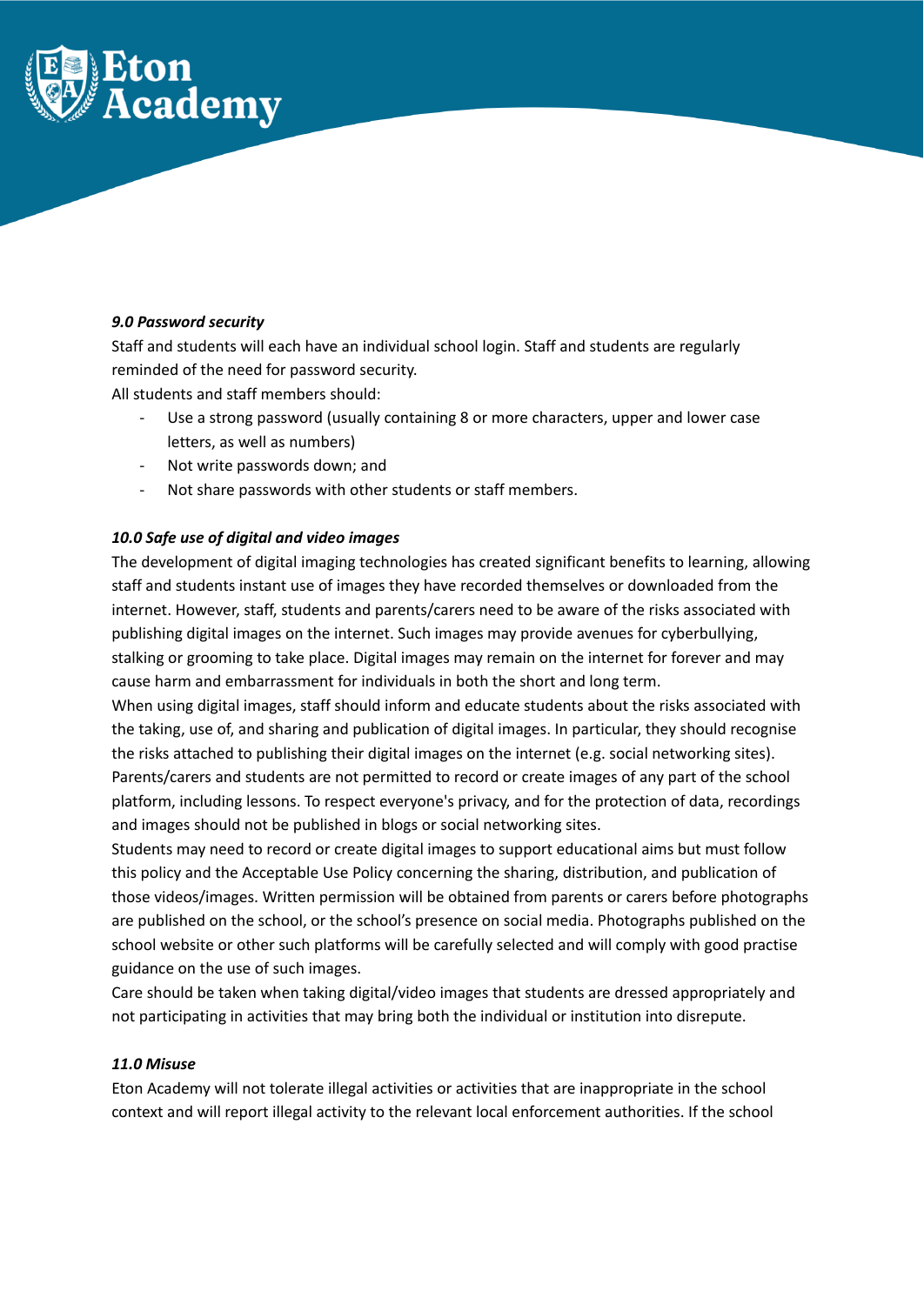

discovers that a child or young person is at risk as a consequence of an online activity, it may seek external assistance. This includes, but is not limited to; involvement of cyberbullying, 'sexting' or the sharing of youth-produced sexal images, involvement in radicalisation, and other high risk activities. The school will impose a range of sanctions on any student who misuses technology to bully, harass, or abuse another student.

#### *12.0 Electronic Devices - search and deletion*

Images found on a mobile phone or other electronic devices can be deleted unless it is necessary to pass them on to police or relevant local authorities. The member of staff must have regard for the local regulations and guidelines when determining what is a "good reason" for examining or erasing the contents of an electronic device. In determining a "good reason" to examine or erase files, the staff member must reasonably suspect that the data or file on the device in question has been, or could be, used to cause harm, disrupt teaching or break school rules.

If inappropriate material is found on a device, the member of staff must consult with the DSL to decide whether to delete the material in question, retain it as evidence (of a criminal breach or breach of school rules), or whether the material is of such seriousness that it requires the involvement of the police.

#### *13.0 Loading/installing software*

For this policy, software relates to all programmes, images or screensavers, which can be downloaded or installed from any other media.

- Any software loaded onto the school system or individual computers and laptop/devices must be properly licensed and free of viruses.
- Where staff are authorised to download software onto their laptops/devices, they must ensure that it is consistent with their professional role and that they are satisfied that any downloaded images and video clips do not breach copyright.

#### *14.0 Backup and disaster recovery*

The school will define and implement a backup regime which will enable recovery of critical systems and data within a reasonable timeframe should data loss occur. This regime should include:

- The use of a remote location for backup of crucial school information, either by daily physical removal in an encrypted format, or via a secure encrypted online backup system.
- Staff are responsible for backing up their data on teacher laptops/devices and should utilise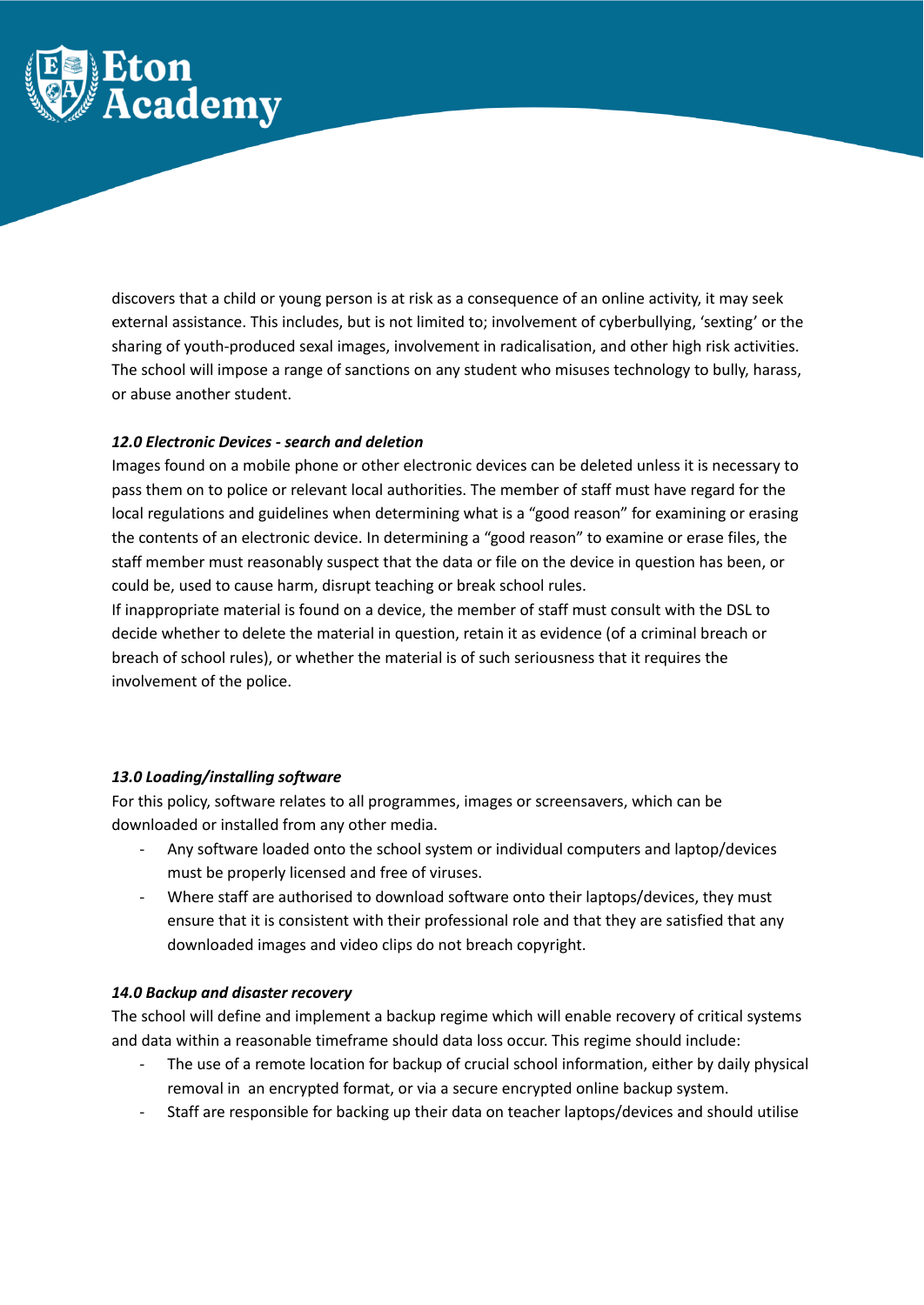

any system that may be enabled such as automated copying of files to the school server.

- Backup methods should be regularly tested by renaming and then retrieving sample files from the backup.

Eton Academy should also define a whole school IT disaster recovery plan which would take effect when a severe disturbance to the schools IT infrastructure takes place, to enable critical school systems to be quickly reinstated and prioritised, including who would be involved in this process and how it would be accomplished.

# *15.0 Compliance, Sanctions and Disciplinary Matters*

Non-compliance with this policy exposes the school to risks. If a breach of this policy occurs, the school will respond immediately by issuing a verbal then written warning to the staff member, student or parent. Guidance will also be offered.

If steps are not taken by the individual to rectify the situation and adhere to the policy, then the user's access to our platform may be temporarily withdrawn.

For persistent breach of this policy, the school will permanently revoke permission to access school platforms.

# *16.0 Acceptable Use Policy*

This policy applies to all members of the school community, including staff, students, parents, and visitors. In this policy 'staff' includes teaching and non-teaching staff, governors, and regular volunteers. 'Parents' includes students' carers and guardians. 'Visitors' includes anyone else who comes to the school, including occasional volunteers.

#### *16.1 Online Behaviour*

As a member of the school community you should follow these principles in all of your online activities:

- Ensure that your online communications, and any content you share online, are respectful of others.
- Do not access, create or share content that is illegal, deceptive, or likely to offend other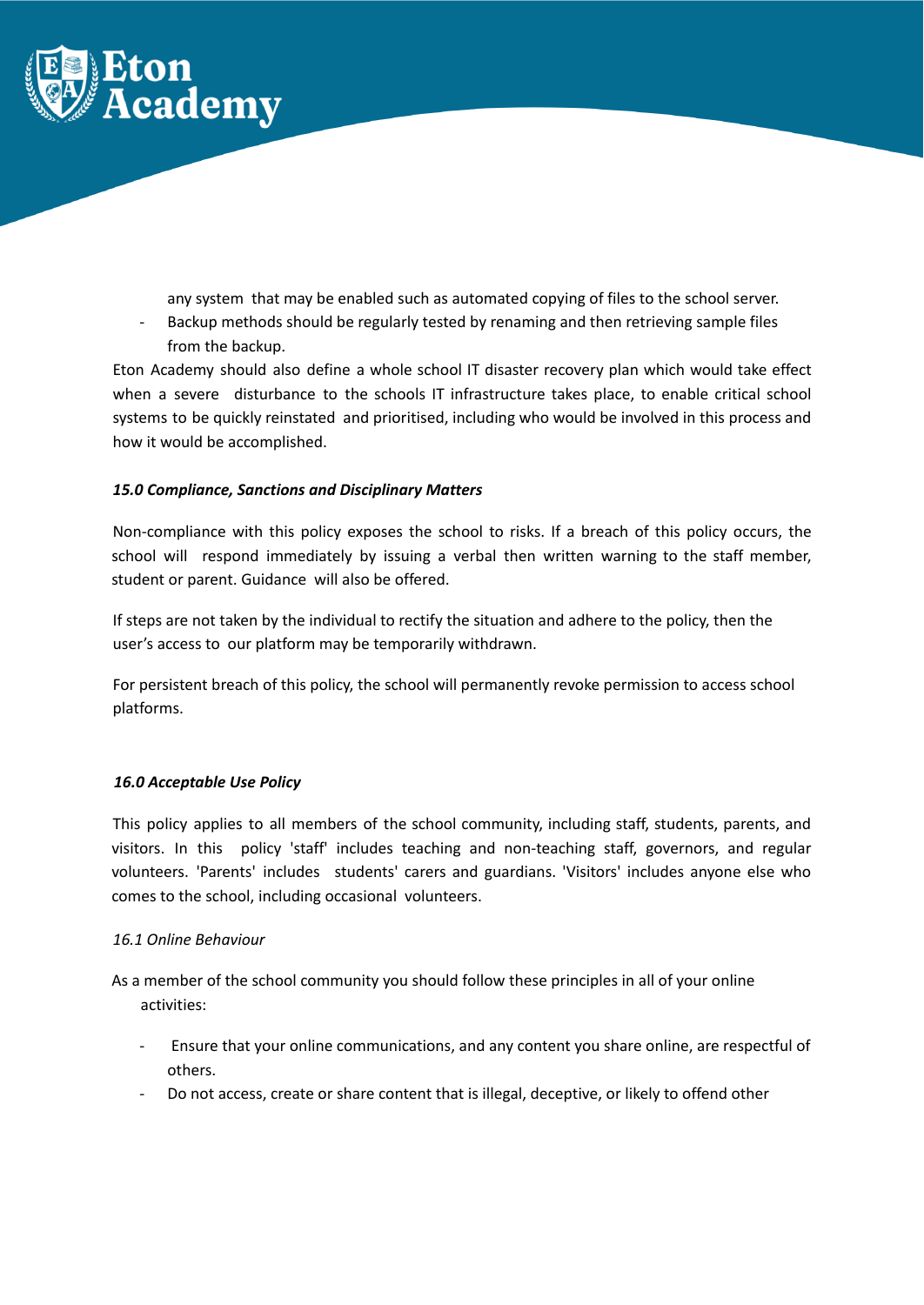

members of the

school community (for example, material that is obscene, or promotes violence, discrimination, or extremism).

- Respect the privacy of others. Do not share photos, videos, contact details, or other information about members of the school community, even if the content is not shared publicly.
- Do not access or share material that infringes copyright, and do not claim the work of others as your own.
- Do not use the internet to distribute malicious software, to damage, interfere with, or gain unauthorised access to the computer systems of others, or carry out illegal activities.
- Staff should not use their personal email, or social media accounts to contact students or parents, and students and parents should not attempt to discover or reach the personal email addresses or social media accounts of staff.

# *16.2 Using the school's IT systems*

Whenever you use the school's IT systems you should follow these principles:

- Only access school IT systems using your username and password. Do not share your username or password with anyone else.
- Do not attempt to circumvent the content filters or other security measures installed on the school's IT systems, and do not try to access parts of the system that you do not have permission to access.
- Do not attempt to install software on, or otherwise alter, school IT systems.
- Do not use the school's IT systems in a way that breaches the principles of online behaviour set out above.

Remember that the school monitors use of the school's IT systems, and that the school can view content accessed or sent via its systems.

# *16.3 Compliance with related school policies*

You will ensure that you comply with the school's e-Safety Policy, Mobile device and Social Media Policy, Safeguarding Policies and Counter-Bullying Policy.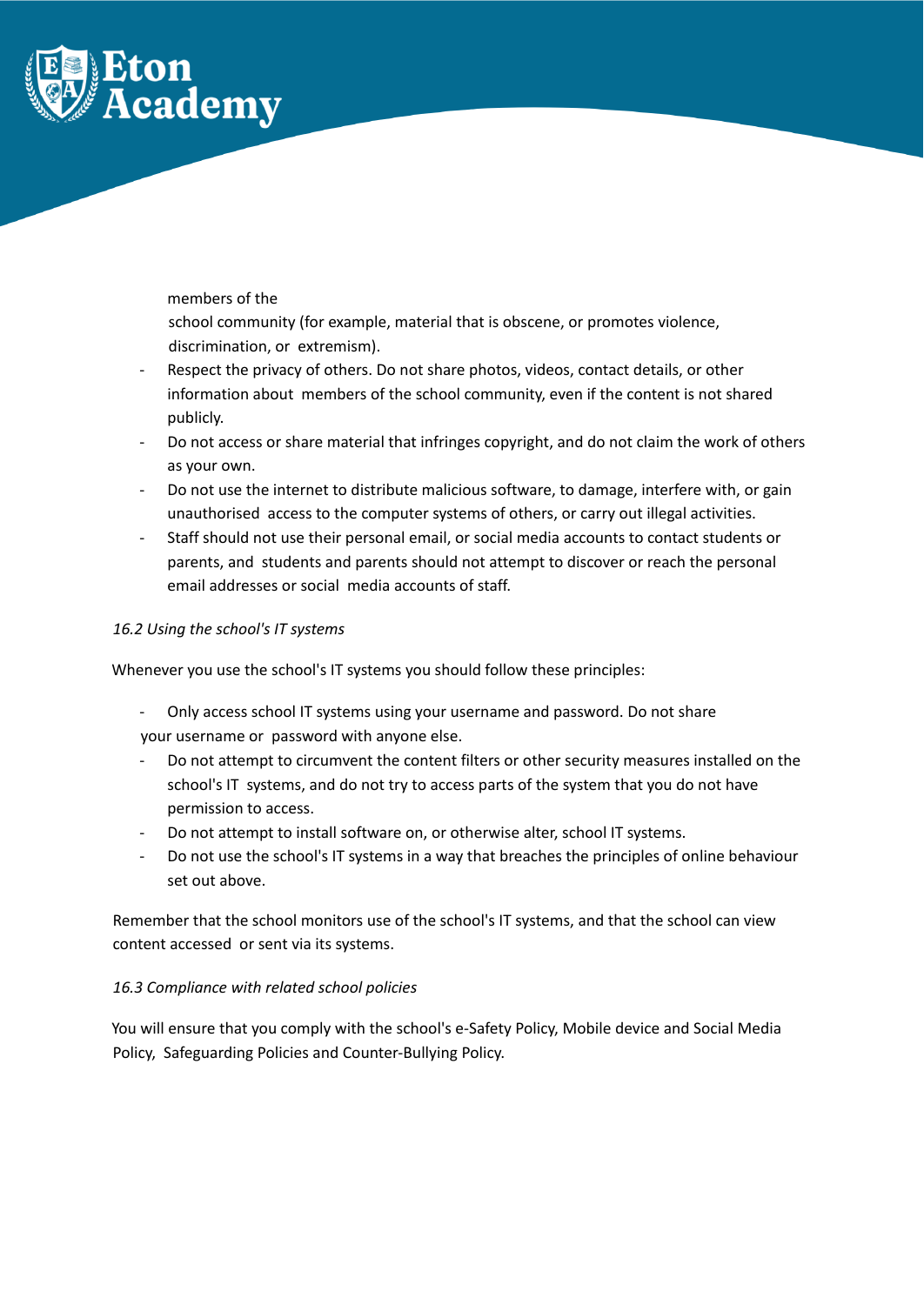

# *16.4 Breaches of this policy*

A deliberate breach of this policy will be dealt with as a disciplinary matter using the school's usual procedures. Also, a deliberate breach may result in the school restricting your access to school IT systems.

If you become aware of a breach of this policy or the e-Safety Policy, or you are concerned that a member of the school community is being harassed or harmed online, you should report it to the school's DSL. Reports will be treated with confidence.

# *17.0 Complaints relating to all aspects of E-Safety*

As with all issues of safety, if a member of staff, a student or a parent/carer has a complaint or concern relating to e-safety prompt action will be taken to deal with it. Please see the Complaints Policy for further information.

# *Appendix 1 - Student Acceptable Use Agreement*

#### **For my safety:**

- I understand that the school will monitor my use of the IT systems, including the school platform, e-mail, school social media and other digital communications.
- I will not tell anyone my password nor will I try to use any other person's username and password.
- I will be aware of 'stranger danger' when I am communicating online.
- I will not give out any personal information (e.g. home address and telephone number) about myself or anyone else when online.
- I will not arrange to meet people offline that I have communicated with online.
- I will immediately report any unpleasant or inappropriate material or messages or anything that makes me feel uncomfortable when I see it online.
- I will not store, send or share content of an inappropriate nature, e.g. sexual content, offensive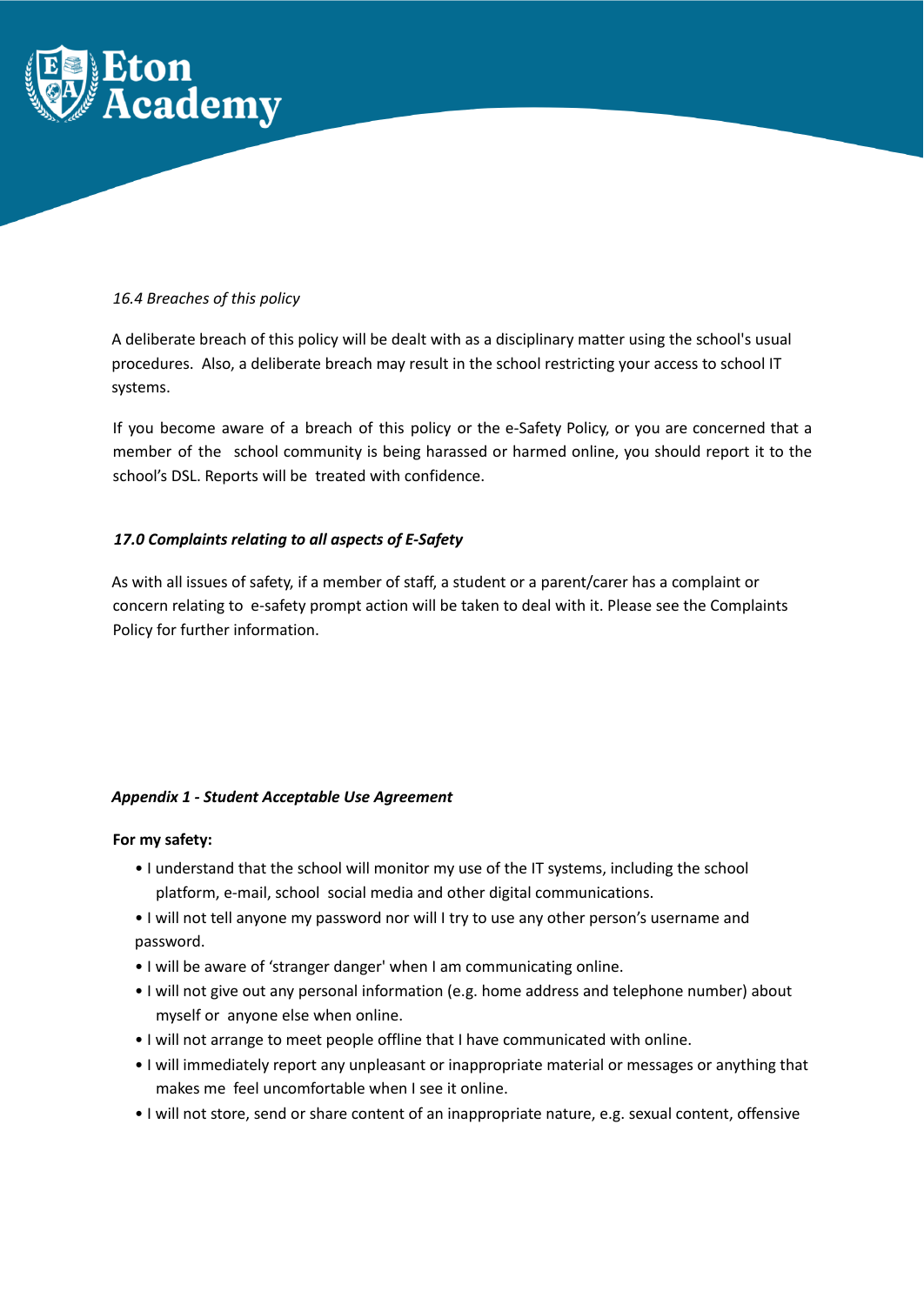

or discriminatory content.

#### **Acting as I expect others to behave toward me:**

- I will respect others' work and property and will not access, copy, remove or otherwise alter any other user's files, without the owner's knowledge and permission.
- I will be polite and responsible when I communicate with others, I will not use strong, aggressive or inappropriate language (e.g. swear words).
- I appreciate that others may have different opinions and will respect their right to share their opinions, unless these are offensive or discriminatory, in which case I will report my concerns to a trusted adult.
- I will not take or distribute images of anyone without their permission.

# **Keeping secure and safe when using technology in school:**

- I will only use school email for school-related matters, e.g. to contact teachers or other members of staff outside of regular lessons.
- I will not try to upload, download or access any materials which are illegal or inappropriate or may cause harm or distress to others, nor will I try to use any programmes or software that might allow me to bypass the filtering/security systems in place to prevent access to such materials.
- I will not open any attachments to emails unless given permission to do so and I know and trust the person/organisation that sent the email.
- I will immediately tell a staff member if I receive an offensive email or message, or if offensive content is shared with me.

#### **Using the internet for research or recreation:**

- When I am using the internet to find information, I should take care to check that the information that I access is accurate.
- I should ensure that I have permission to use the original work of others in my work.
- Where work is protected by copyright, I will not try to download copies (including music and videos).

#### **Taking responsibility for my actions, both in and out of school:**

• I understand that the school also has the right to take action against me if I am involved in incidents of inappropriate behaviour, that are covered in this agreement, even when I am out of school, as I recognise I am part of the school community (e.g. cyberbullying, inappropriate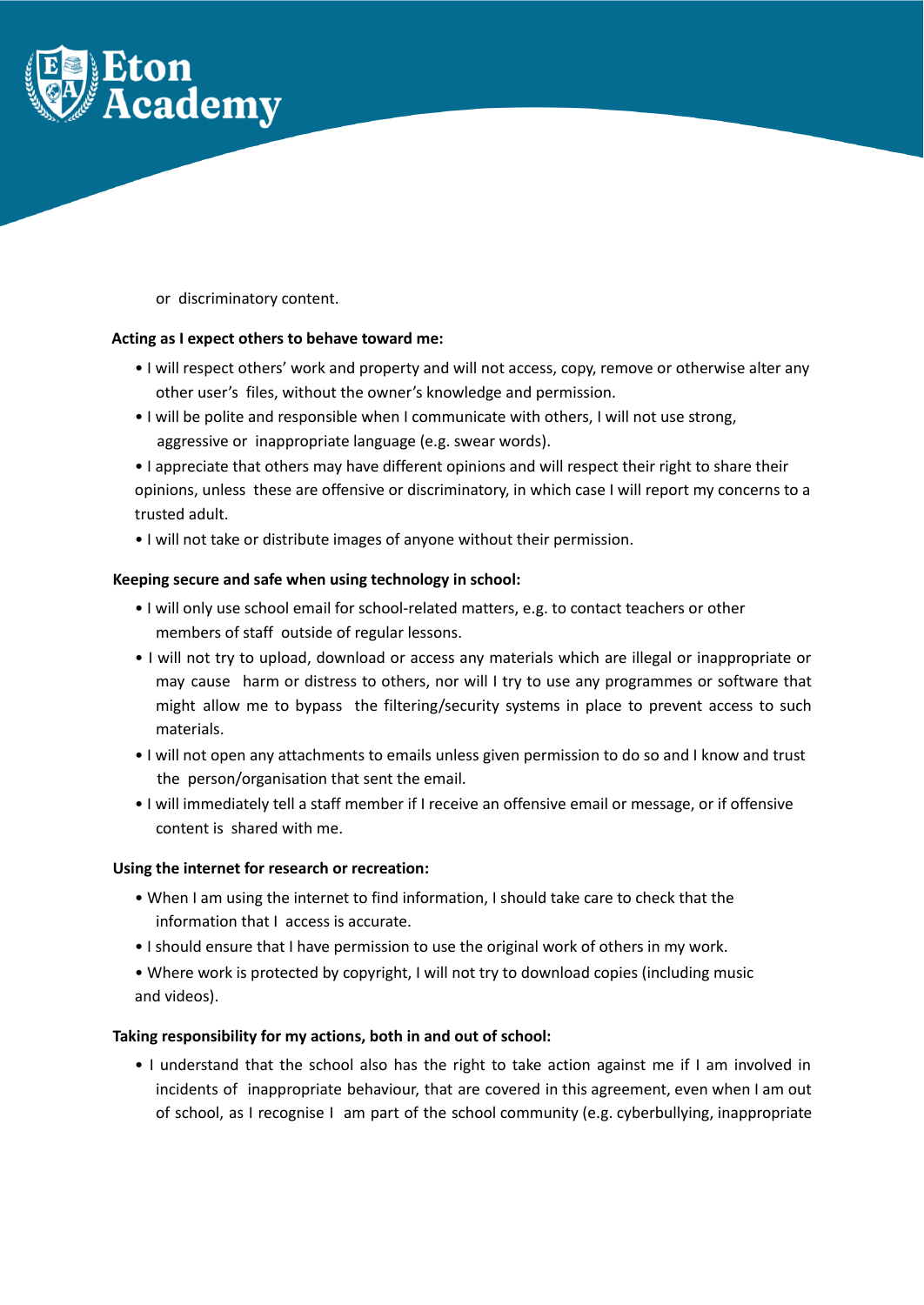

use of images and/or personal information).

• I understand that if I break these rules, I will be subject to disciplinary action as outlined in the school's Behaviour Policy. This may also include loss of access to the school platform.

# I have read and understood the above and agree to follow the rules outlined.

| Name:      |  |
|------------|--|
| Signature: |  |
| Date:      |  |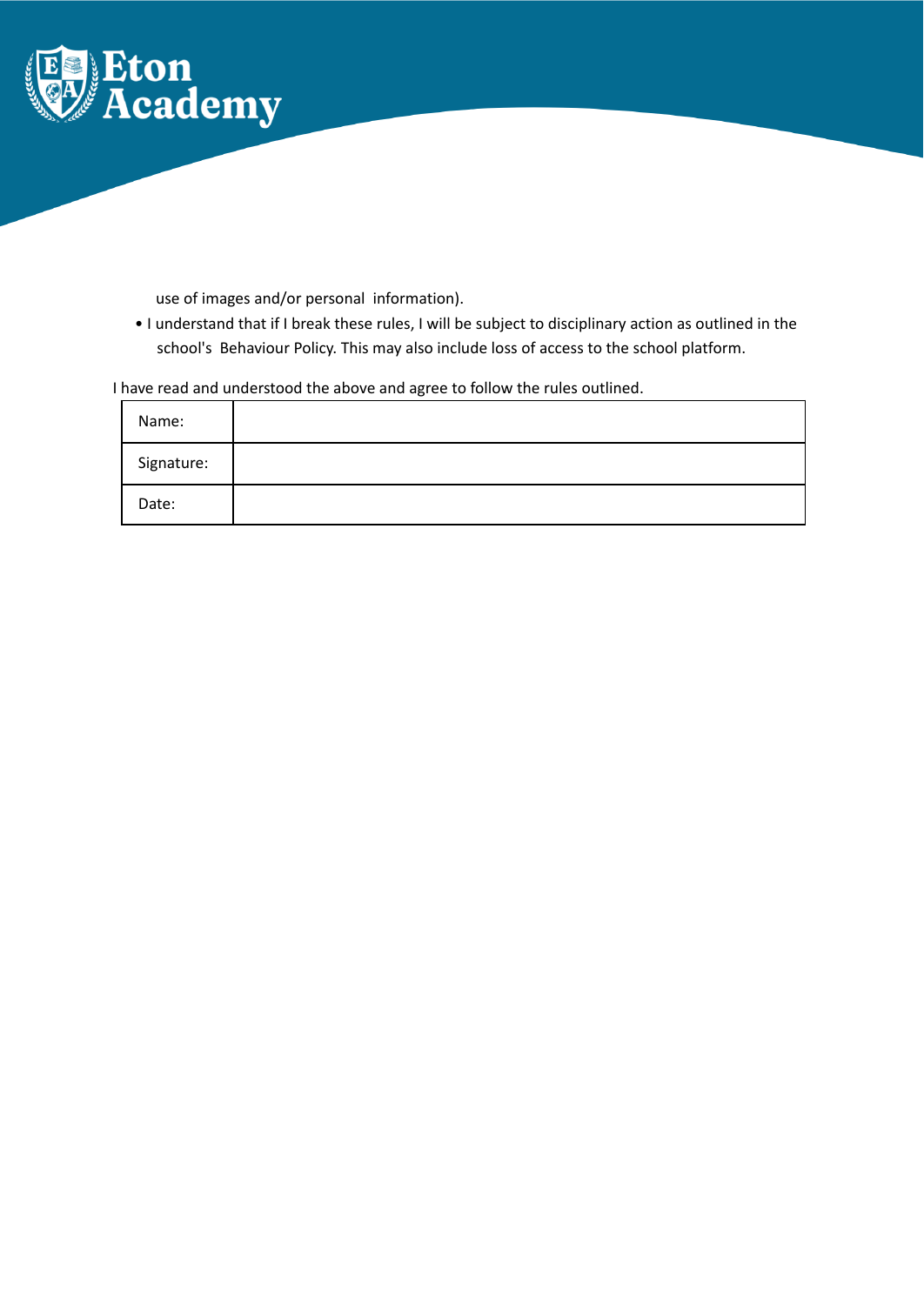

#### *Appendix 2 - Parent/Carer Acceptable Use Agreement*

The school seeks to ensure that students have opportunities to communicate with one another and their teachers, and to use digital technology to enhance their learning. We expect students to agree to be responsible users. A copy of the Student Acceptable Use Agreement is attached to this permission form, so that parents/carers will be aware of the school expectations of the young people in their care.

Parents are requested to sign the permission form below to show their support of the school in this important aspect of the school's work.

#### **Acceptance of Use Form**

| Parent/Carer's Name: |  |
|----------------------|--|
| Student's Name:      |  |

As the parent/carer of the above student, I know that my child has signed an Acceptable Use Agreement and has received, or will receive, e-safety education to help them understand the importance of safe use of IT – both in and out of school.

I understand that the school will take every reasonable precaution, including monitoring and filtering systems, to ensure that young people will be safe when they use the school systems. I also understand that the school cannot ultimately be held responsible for the nature and content of materials accessed on the internet and using mobile technologies.

I understand that my child's activity on the school systems will be monitored and that the school will contact me if they have concerns about any possible breaches of the Acceptable Use Policy.

I will encourage my child to adopt the safe use of the internet and digital technologies at home and will inform the school if I have concerns over my child's e-safety.

| Signature: |  |
|------------|--|
| Date:      |  |

# *Appendix 3 - Staff Laptop/Devices Acceptable Use Agreement*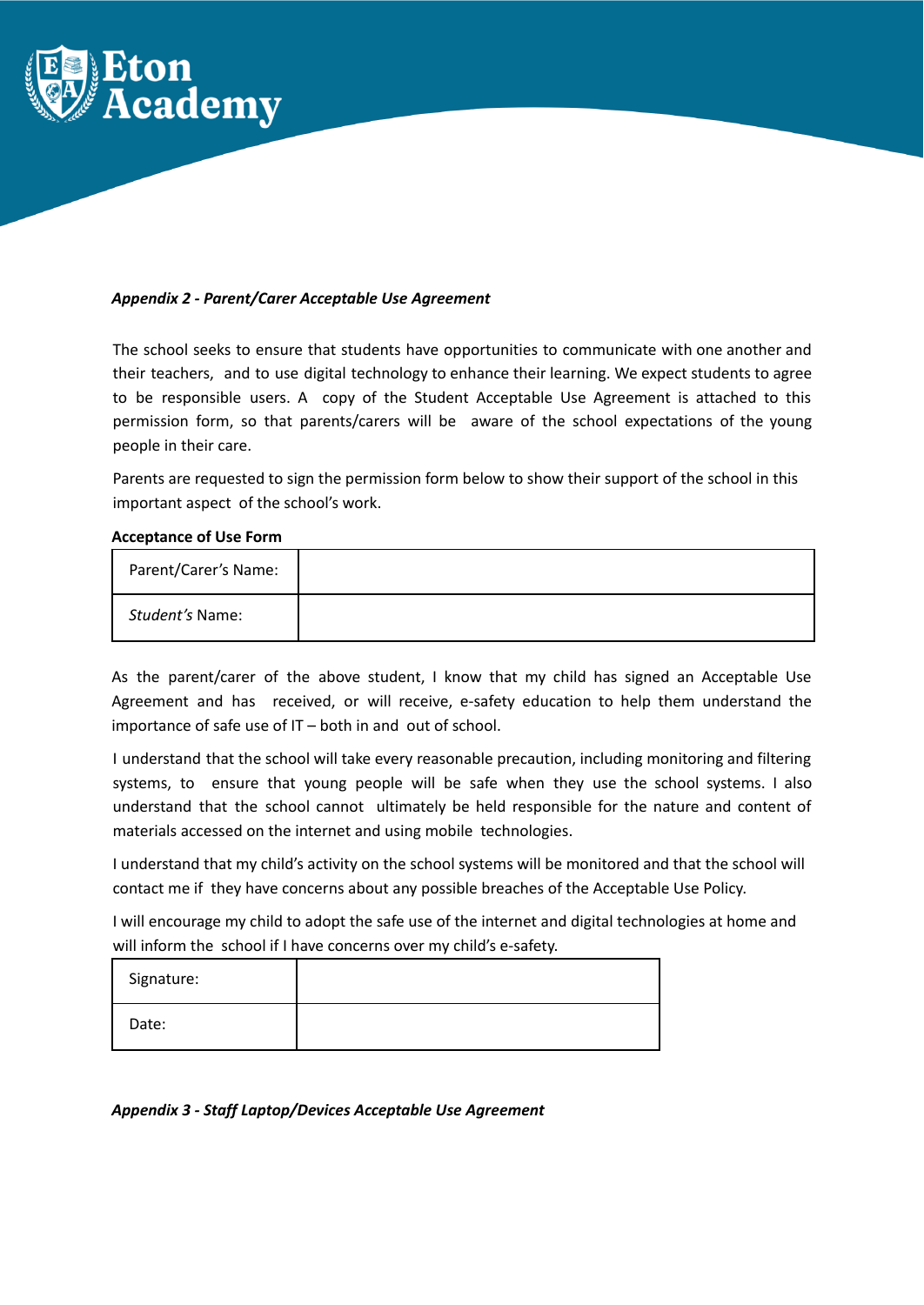

## **1. Acceptable Use**

- This agreement applies to all laptops and other associated devices which are loaned to staff and therefore remain the property of the school.
- It should be read in conjunction with the school's e-Safety Policy
- All recipients and users of these devices should read and sign the agreement.
- All members of staff should recognise that they must only use school IT equipment for schoolwork; they should not use personal IT equipment/devices, email accounts etc, for school matters, and they should not use school equipment for personal matters.

# **2. Security of equipment and data**

- The laptop and any other equipment provided should be stored and transported securely. Special care must be taken to protect the laptop and any other devices from loss, theft or damage. Users must be able to demonstrate that they took reasonable care to avoid damage or loss.
- Staff should understand the limitations of the school's insurance cover.
- Government and school policies regarding appropriate use, data protection, information security, computer misuse and health and safety must be adhered to. It is the user's responsibility to ensure that access to all sensitive information is controlled.

#### **3. Software**

- Any additional software loaded onto the laptop should be in connection with the work of the school. No personal software should be loaded.
- Only software for which the school has an appropriate licence may be loaded onto the laptop. Illegal reproduction of software is subject to civil damages and criminal penalties.
- Users should not attempt to make changes to the software and settings that might adversely affect its use.

#### **4. Faults**

• In the event of a problem with the computer, the school's IT support team should be contacted immediately.

#### **Declaration:**

I have read and understood the above and also the school's e-Safety Policy and agree to abide by the rules and requirements outlined.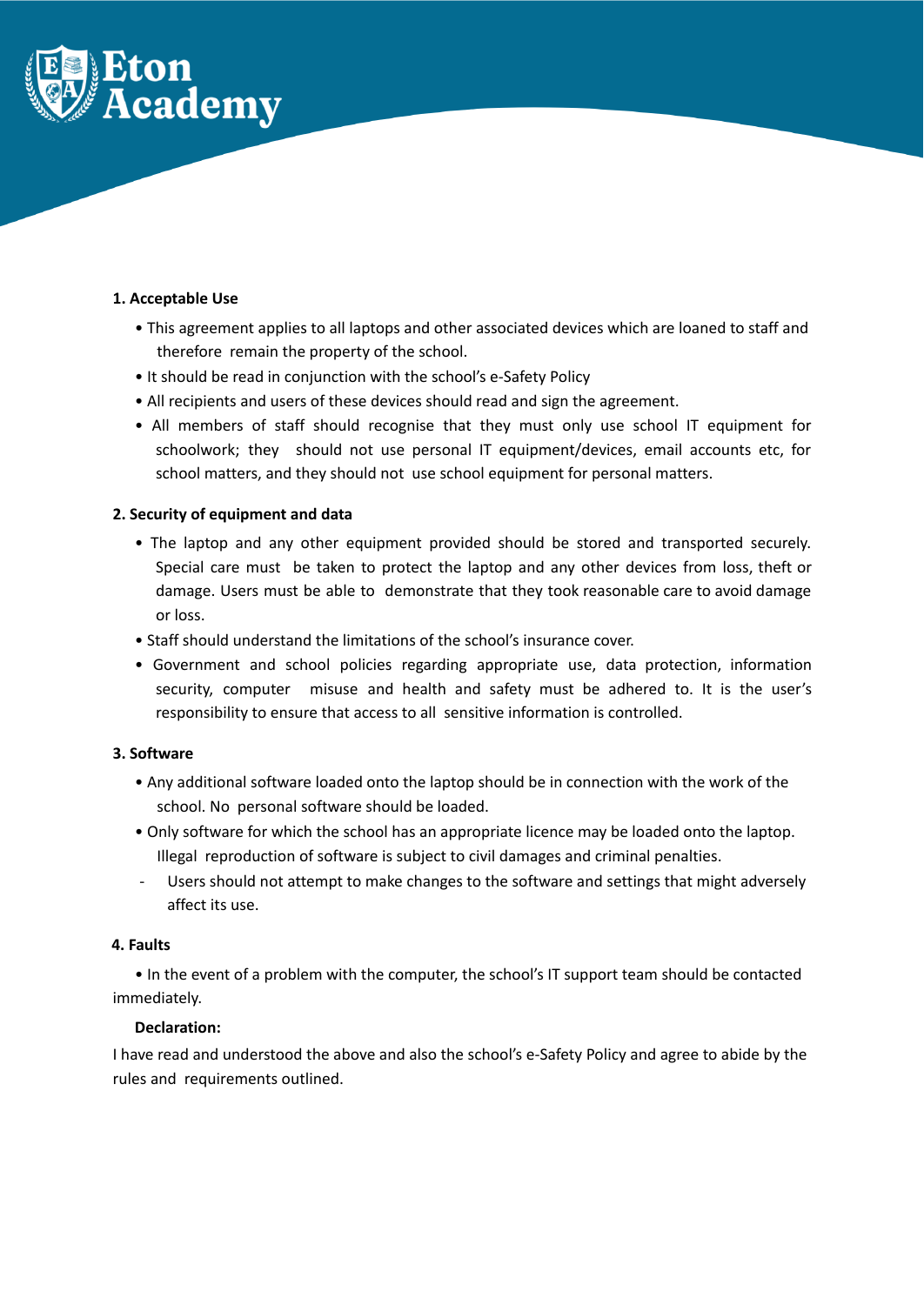

| Name:      |  |
|------------|--|
| Signature: |  |
| Date:      |  |

#### *Appendix 4 - Staff Acceptable Use Agreement*

To ensure that members of staff are fully aware of their professional responsibilities when using information systems and when communicating with students, they are asked to sign this code of conduct. Members of staff should consult the school's e-Safety policy for further information and clarification.

• I understand that it is a criminal offence to use a school IT system for a purpose not permitted by its owner.

- I understand that school information systems may not be used for private purposes.
- I understand that my use of school systems, internet and e-mail may be monitored and recorded to ensure policy compliance.
- I will respect system security, and I will not disclose any password or security information to anyone other than an authorised system manager.
- I will not install any software or hardware unless authorised to do so.
- I will ensure that personal data, particularly that of students, is stored securely through encryption and password and is used appropriately, following the school e-Safety policy.
- I will respect copyright and intellectual property rights.
- I will ensure that electronic communications with students (including e-mail, instant messaging and social networking) and any comments on the web (including websites, blogs and social networking) are compatible with my professional role and that messages cannot be misunderstood or misinterpreted.
- I will promote e-safety with students in my care and will help them to develop a responsible attitude to system use, communications and publishing.
- I will ensure that student use of the internet is consistent with the school's e-Safety Policy.
- When working with students, I will carefully monitor and scrutinise what students are